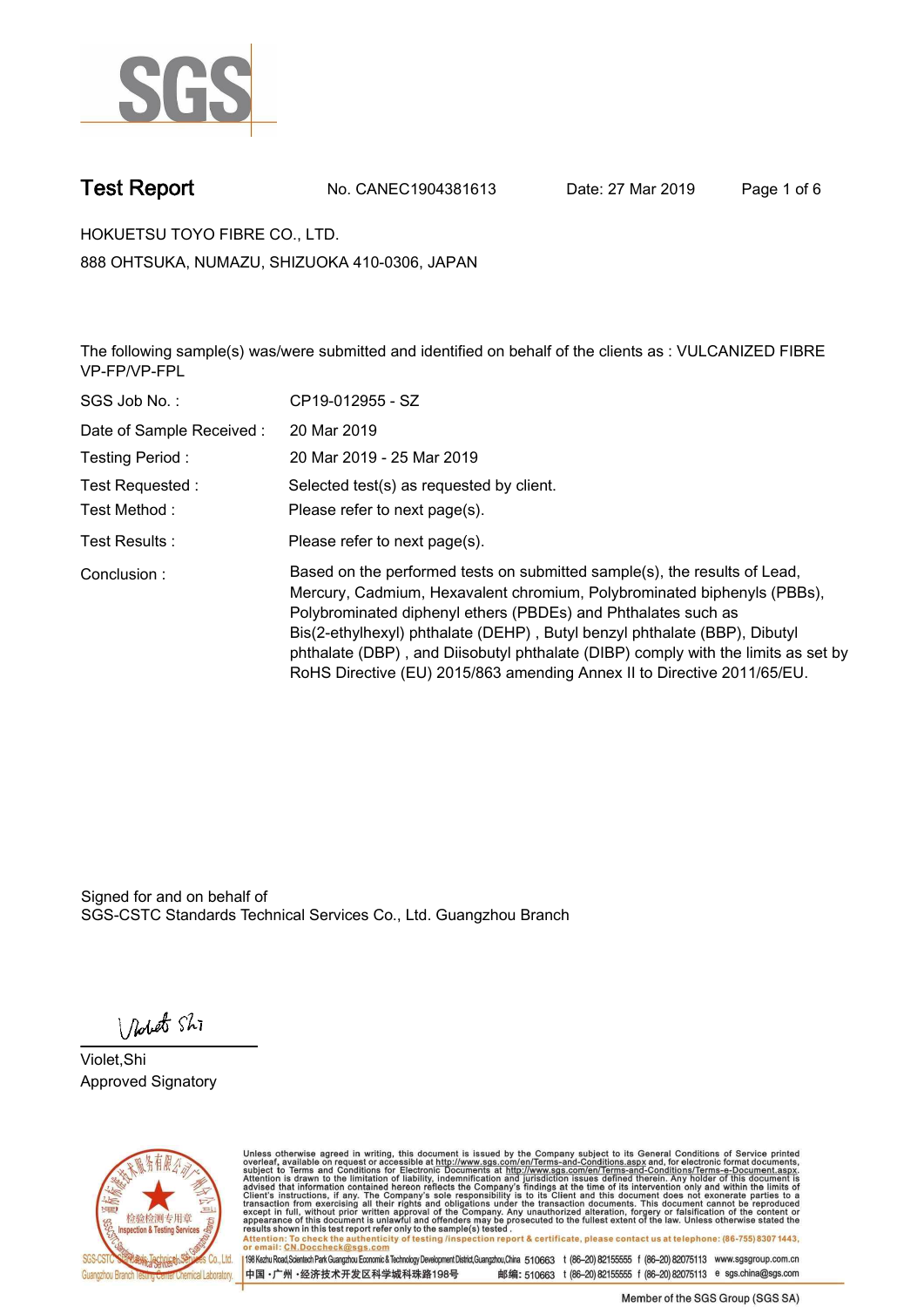

**Test Report. No. CANEC1904381613 Date: 27 Mar 2019. Page 2 of 6.**

**Test Results :.**

**Test Part Description :.**

| Specimen No.    | SGS Sample ID    | <b>Description</b> |  |
|-----------------|------------------|--------------------|--|
| SN <sub>1</sub> | CAN19-043816.009 | Dark blue paper    |  |

**Remarks :.(1) 1 mg/kg = 1 ppm = 0.0001%.**

**(2) MDL = Method Detection Limit.**

**(3) ND = Not Detected ( < MDL ).**

**(4) "-" = Not Regulated.**

### **RoHS Directive (EU) 2015/863 amending Annex II to Directive 2011/65/EU.**

**Test Method :. With reference to IEC 62321-4:2013+A1:2017, IEC 62321-5:2013, IEC 62321-7-2:2017 , IEC 62321-6:2015 and IEC 62321-8:2017, analyzed by ICP-OES , UV-Vis and GC-MS ..**

| <u>Test Item(s)</u>        | Limit | Unit  | <b>MDL</b>               | 009       |
|----------------------------|-------|-------|--------------------------|-----------|
| Cadmium (Cd)               | 100   | mg/kg | $\overline{2}$           | <b>ND</b> |
| Lead (Pb)                  | 1,000 | mg/kg | $\overline{c}$           | <b>ND</b> |
| Mercury (Hg)               | 1,000 | mg/kg | $\overline{c}$           | <b>ND</b> |
| Hexavalent Chromium (CrVI) | 1,000 | mg/kg | 8                        | <b>ND</b> |
| Sum of PBBs                | 1,000 | mg/kg | $\overline{\phantom{a}}$ | <b>ND</b> |
| Monobromobiphenyl          |       | mg/kg | 5                        | <b>ND</b> |
| Dibromobiphenyl            | -     | mg/kg | 5                        | ND        |
| Tribromobiphenyl           | -     | mg/kg | 5                        | <b>ND</b> |
| Tetrabromobiphenyl         |       | mg/kg | 5                        | <b>ND</b> |
| Pentabromobiphenyl         | -     | mg/kg | 5                        | <b>ND</b> |
| Hexabromobiphenyl          |       | mg/kg | 5                        | <b>ND</b> |
| Heptabromobiphenyl         | -     | mg/kg | 5                        | <b>ND</b> |
| Octabromobiphenyl          | -     | mg/kg | 5                        | <b>ND</b> |
| Nonabromobiphenyl          |       | mg/kg | 5                        | <b>ND</b> |
| Decabromobiphenyl          |       | mg/kg | 5                        | <b>ND</b> |
| Sum of PBDEs               | 1,000 | mg/kg | $\overline{\phantom{a}}$ | <b>ND</b> |
| Monobromodiphenyl ether    |       | mg/kg | 5                        | <b>ND</b> |
| Dibromodiphenyl ether      | -     | mg/kg | 5                        | <b>ND</b> |
| Tribromodiphenyl ether     | Ξ.    | mg/kg | 5                        | ND        |
| Tetrabromodiphenyl ether   |       | mg/kg | 5                        | <b>ND</b> |
| Pentabromodiphenyl ether   |       | mg/kg | 5                        | <b>ND</b> |
|                            |       |       |                          |           |



Unless otherwise agreed in writing, this document is issued by the Company subject to its General Conditions of Service printed<br>overleaf, available on request or accessible at http://www.sgs.com/en/Terms-and-Conditions.asp Attention: To check the authenticity of testing /inspection report & certificate, please contact us at telephone: (86-755) 8307 1443,<br>Attention: To check the authenticity of testing /inspection report & certificate, please

198 Kezhu Road,Scientech Park Guangzhou Economic & Technology Development District,Guangzhou,China 510663 t (86-20) 82155555 f (86-20) 82075113 www.sgsgroup.com.cn 邮编: 510663 t (86-20) 82155555 f (86-20) 82075113 e sgs.china@sgs.com 中国·广州·经济技术开发区科学城科珠路198号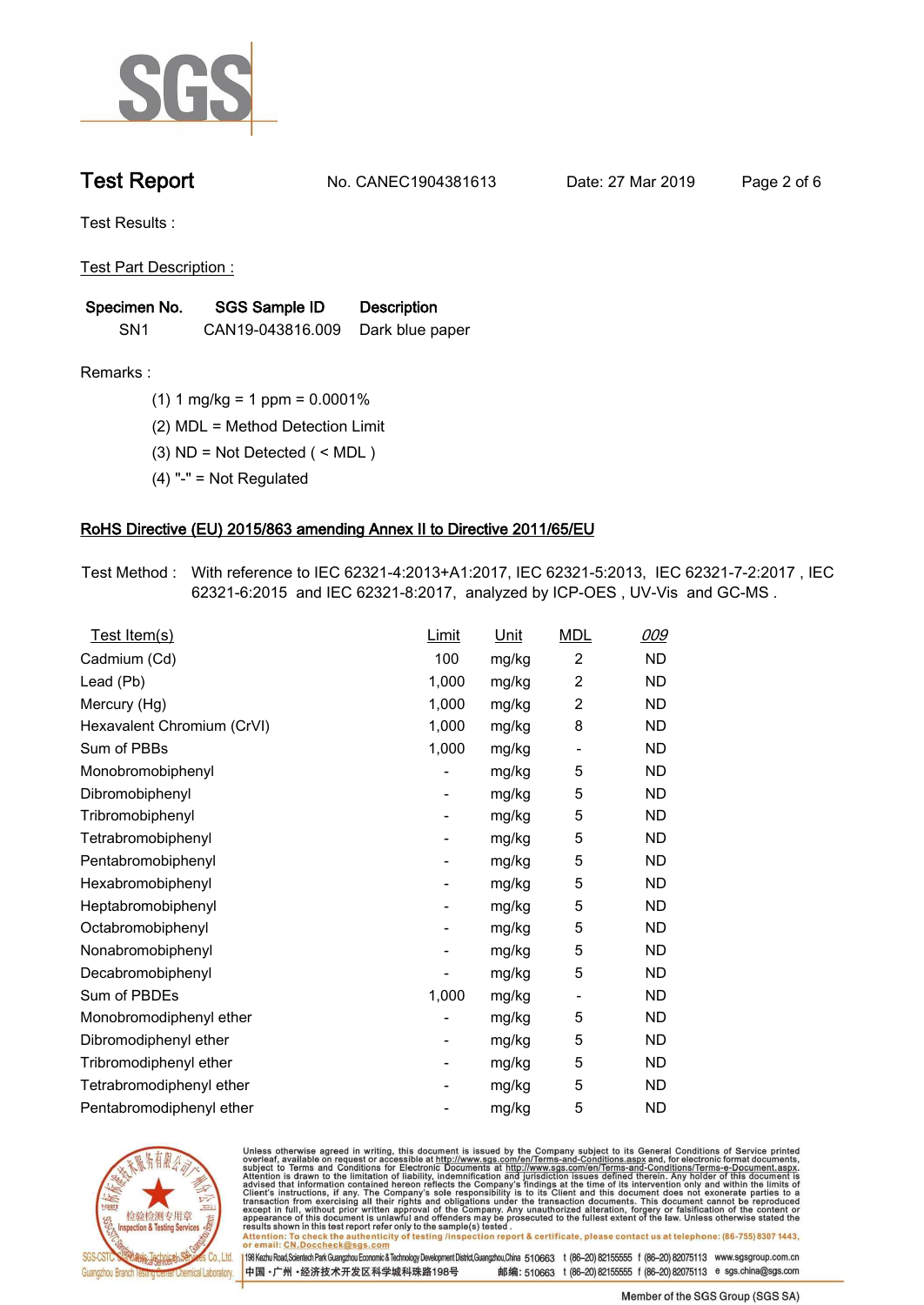

| <b>Test Report</b>                  | No. CANEC1904381613 |             | Date: 27 Mar 2019 |           | Page 3 of 6 |
|-------------------------------------|---------------------|-------------|-------------------|-----------|-------------|
| Test Item(s)                        | Limit               | <u>Unit</u> | <b>MDL</b>        | 009       |             |
| Hexabromodiphenyl ether             | ۰                   | mg/kg       | 5                 | <b>ND</b> |             |
| Heptabromodiphenyl ether            | ۰                   | mg/kg       | 5                 | <b>ND</b> |             |
| Octabromodiphenyl ether             | Ξ.                  | mg/kg       | 5                 | <b>ND</b> |             |
| Nonabromodiphenyl ether             | Ξ.                  | mg/kg       | 5                 | <b>ND</b> |             |
| Decabromodiphenyl ether             | -                   | mg/kg       | 5                 | <b>ND</b> |             |
| Dibutyl phthalate (DBP)             | 1.000               | mg/kg       | 50                | <b>ND</b> |             |
| Butyl benzyl phthalate (BBP)        | 1,000               | mg/kg       | 50                | <b>ND</b> |             |
| Bis (2-ethylhexyl) phthalate (DEHP) | 1,000               | mg/kg       | 50                | <b>ND</b> |             |
| Diisobutyl Phthalates (DIBP)        | 1.000               | mg/kg       | 50                | ND.       |             |

**Notes :.**

**(1) The maximum permissible limit is quoted from RoHS Directive (EU) 2015/863.IEC 62321 series is equivalent to EN 62321 series** 

**http://www.cenelec.eu/dyn/www/f?p=104:30:1742232870351101::::FSP\_ORG\_ID,FSP\_LANG\_ID:12586 37,25.**



Unless otherwise agreed in writing, this document is issued by the Company subject to its General Conditions of Service printed<br>overleaf, available on request or accessible at http://www.sgs.com/en/Terms-and-Conditions.asp Attention: To check the authenticity of testing /inspection report & certificate, please contact us at telephone: (86-755) 8307 1443,<br>Attention: To check the authenticity of testing /inspection report & certificate, please

198 Kezhu Road,Scientech Park Guangzhou Economic & Technology Development District,Guangzhou,China 510663 t (86-20) 82155555 f (86-20) 82075113 www.sgsgroup.com.cn 中国·广州·经济技术开发区科学城科珠路198号 邮编: 510663 t (86-20) 82155555 f (86-20) 82075113 e sgs.china@sgs.com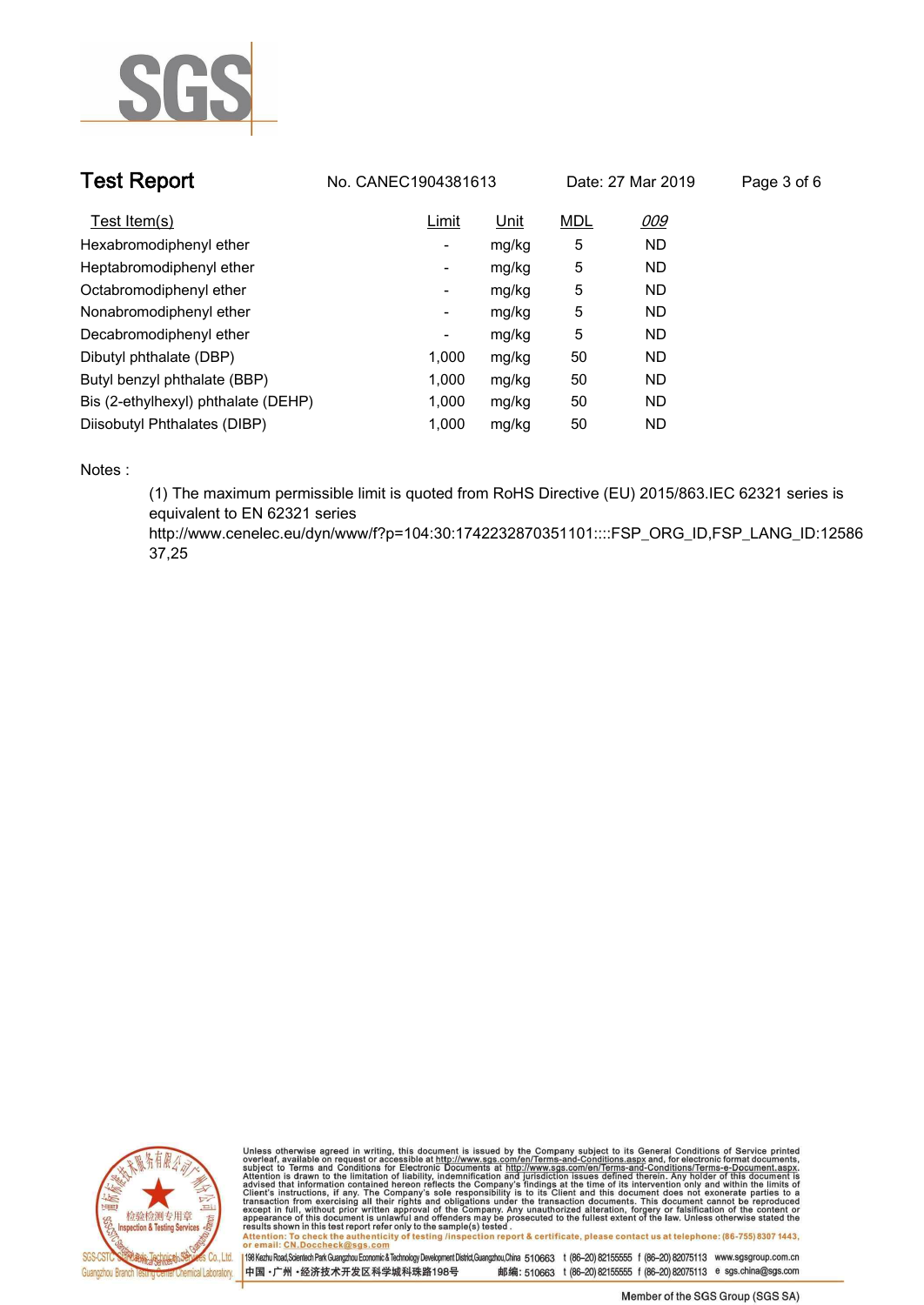

**Test Report. No. CANEC1904381613** Date: 27 Mar 2019 Page 4 of 6

## **ATTACHMENTS Pb/Cd/Hg/Cr6+/PBBs/PBDEs Testing Flow Chart**

**1) These samples were dissolved totally by pre-conditioning method according to below flow chart. (Cr6+ and PBBs/PBDEs test method excluded).**





Unless otherwise agreed in writing, this document is issued by the Company subject to its General Conditions of Service printed<br>overleaf, available on request or accessible at http://www.sgs.com/en/Terms-and-Conditions.asp résults shown in this test report refer only to the sample(s) tésted .<br>Attention: To check the authenticity of testing /inspection report & certificate, please contact us at telephone: (86-755) 8307 1443,<br>or email: <u>CN.Doc</u>

198 Kezhu Road,Scientech Park Guangzhou Economic & Technology Development District,Guangzhou,China 510663 t (86-20) 82155555 f (86-20) 82075113 www.sgsgroup.com.cn

邮编: 510663 t (86-20) 82155555 f (86-20) 82075113 e sgs.china@sgs.com 中国·广州·经济技术开发区科学城科珠路198号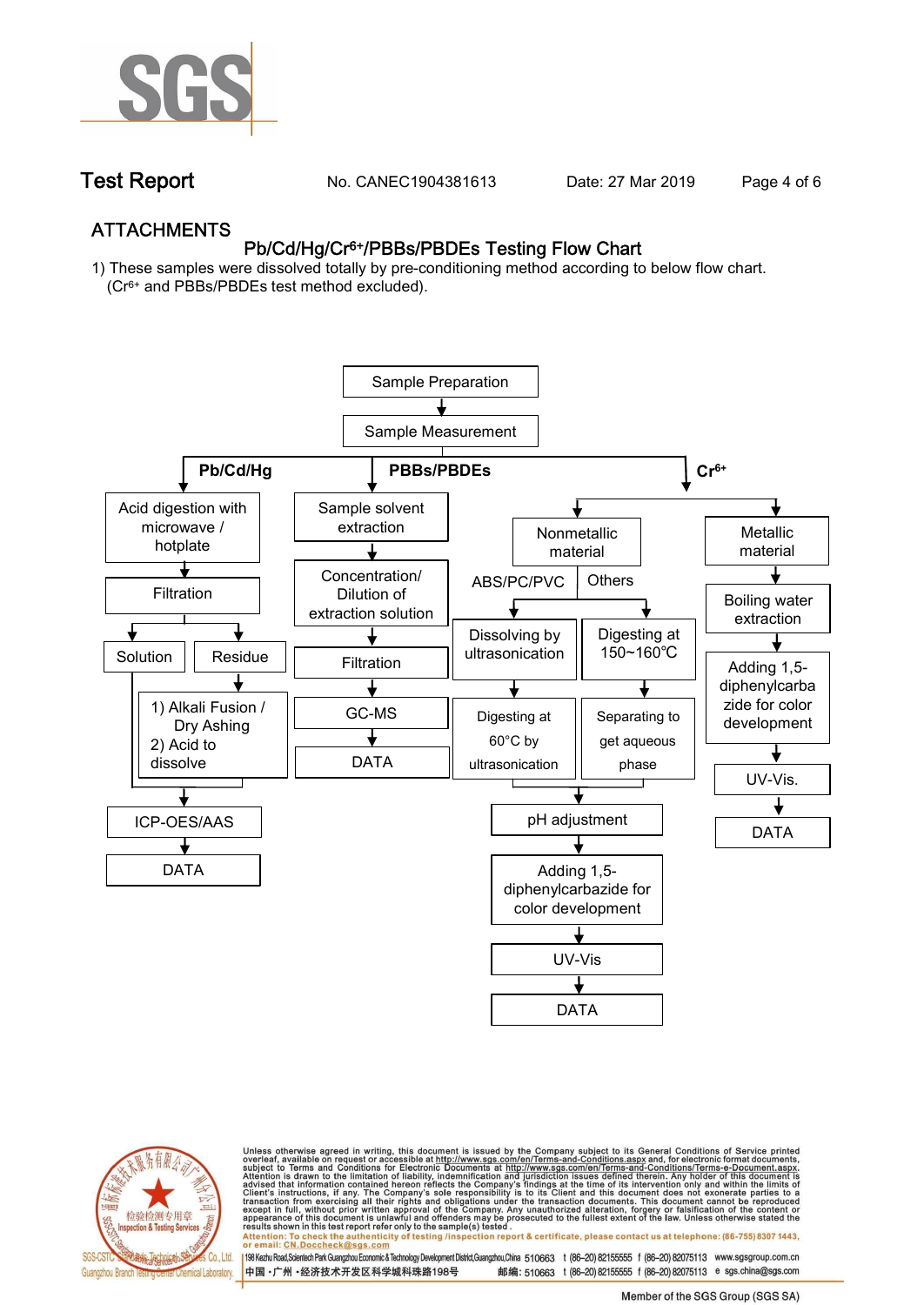

**Test Report. No. CANEC1904381613 Date: 27 Mar 2019. Page 5 of 6.**

# **ATTACHMENTS Phthalates Testing Flow Chart**





Unless otherwise agreed in writing, this document is issued by the Company subject to its General Conditions of Service printed<br>overleaf, available on request or accessible at http://www.sgs.com/en/Terms-and-Conditions.asp results shown in this test report refer only to the sample(s) tested .<br>Attention: To check the authenticity of testing /inspection report & certificate, please contact us at telephone: (86-755) 8307 1443,<br>or email: <u>CN.Doc</u>

198 Kezhu Road,Scientech Park Guangzhou Economic & Technology Development District,Guangzhou,China 510663 t (86-20) 82155555 f (86-20) 82075113 www.sgsgroup.com.cn 中国·广州·经济技术开发区科学城科珠路198号 邮编: 510663 t (86-20) 82155555 f (86-20) 82075113 e sgs.china@sgs.com